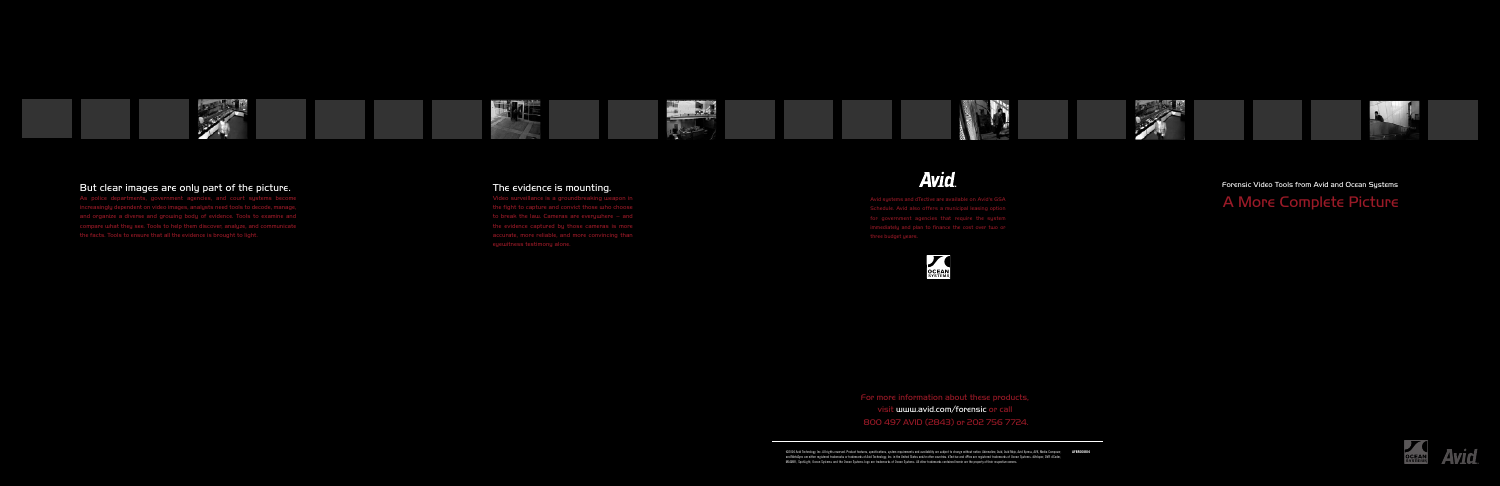**Zoom in on critical details.** MAGNIFi enlarges a section of video and displays the result either full-screen or at a user-defined size. Once the target area is defined and an output mode is selected, the analyst magnifies the image using a zoom control. The analyst can then leave the enlarged image as is or select a mathematical filter to further clarify the results. MAGNIFi provides independent controls of both target and output borders, which are especially useful when presenting the results in court.





#### **SpotLight**

**Highlight or mask details.** SpotLight allows an analyst to highlight an area of video or to just as easily obscure it, hiding sensitive information. The analyst selects an area with a user-defined shape. The size and position of this shape can change over time to track a moving object. By darkening the outside area, SpotLight focuses attention on critical portions of the image. SpotLight can be used to hide specific sensitive information, such as license plates, faces of undercover officers, or juvenile offenders.



#### DVR dCoder

**Convert digital files to analog video.** With the migration from analog to digital video security systems in the CCTV industry, police agencies are often unable to properly recover the relevant data in a criminal investigation. DVR dCoder is a universal decoder for use with digital video security systems, converting proprietary digital video clips into usable

video evidence for further examination. Once the digital video images have been captured, the full power of dTective can be used to analyze, process, and archive the data. DVR dCoder makes it possible to output digital video files to videotape for disclosure and courtroom presentation.



Forensic video solutions from Avid and Ocean Systems offer much more than advanced image enhancement. They help law enforcement make an airtight case with technology designed to coordinate and present a wide range of digital exhibits, including video, audio, testimony, documents, profiles, and case notes. Avid and Ocean Systems stand ready to serve the law enforcement community.

- **Demultiplex and isolate cameras on security tapes**
- **Capture, process, and output uncompressed video**
- **in real time**
- **Clarify dark or noisy video**
- **Magnify and enlarge license plates**
- **Stabilize shaky video**
- **Highlight or mask faces**
- **Print, e-mail, and distribute still images**
- **Digitally archive video evidence**

# **Tective** Powered by Avid Systems **Experienced analysts demand professional tools.**

**The complete solution for today's forensic video analyst.** Avid and Ocean Systems combine industry-leading digital video processing technology with proven applications developed specifically to help law enforcement professionals turn raw images into real evidence. dTective® from Ocean Systems provides a comprehensive toolset that enables investigators and analysts to extract the best evidence possible from their video. With dTective, it's easy to collect, organize, and clarify video evidence – in the lab or at the crime scene. A dTective solution is even available as a mobile system designed for on-scene evidence collection and

courtroom presentation.

Avid puts the muscle behind every dTective solution. Avid's advanced video and audio processing technology and media management tools are used by more than 75,000 professionals around the world. Today, these same tools are being used by forensic video analysts to refine and analyze surveillance video captured from a wide range of sources. They offer law enforcement video specialists two things they really need in the

fight against crime: accuracy and reliability.

dTective software, powered by an Avid® system, gives forensic video analysts the power to capture, process, and output uncompressed multiplexed images, highlight and track suspects, and clarify video to reveal hidden details recorded within field-based images. An unlimited number of still images can then be pulled instantly from the video evidence for disclosure purposes. Avid systems also provide powerful asset management tools, enabling the analyst to quickly and precisely categorize evidence for case organization, archive visual evidence, and deliver fast, accurate, and complete disclosure on CD-ROM or DVD.

#### dVeloper



**Clarify dark or noisy video.** dVeloper allows the analyst to apply a process called frame averaging to a userdefined segment of video. Frame averaging helps to reveal hidden information in dark or noisy video images using advanced image clarification techniques such as gamma correction, brightness, contrast, and monochrome adjustments. With the majority of crimes captured on tape occurring at night, frame averaging using dVeloper can deliver eye-opening results.

#### dPlex and dPlex Pro





**De-multiplex and isolate CCTV video.** Most video seized by police is generated by multiplexed recording systems. Multiplex machines encode several cameras to a single videotape. dPlex is a universal multiplex decoder that enables the analyst to isolate a specific camera and then play it back in real time, without the compression artifacts or cropping loss typical with other multiplex decoders.

**dPlex Pro** represents the next generation in multiplex decoding of analog security video. This unique tool

automatically separates all camera views for a more exacting analysis. Suspects can be tracked easily as they move between camera views. dPlex Pro decodes an unlimited number of cameras for examination and presentation of complicated, multiplexed video investigations.









#### **MAGNIFi**

"A police department serious about forensic video needs to ensure their investment will provide the true depth of analysis tools they will quickly learn are critical for this science."

> - **Constable Steve Jones,** Edmonton Police Services Forensic Video Unit, Canada.